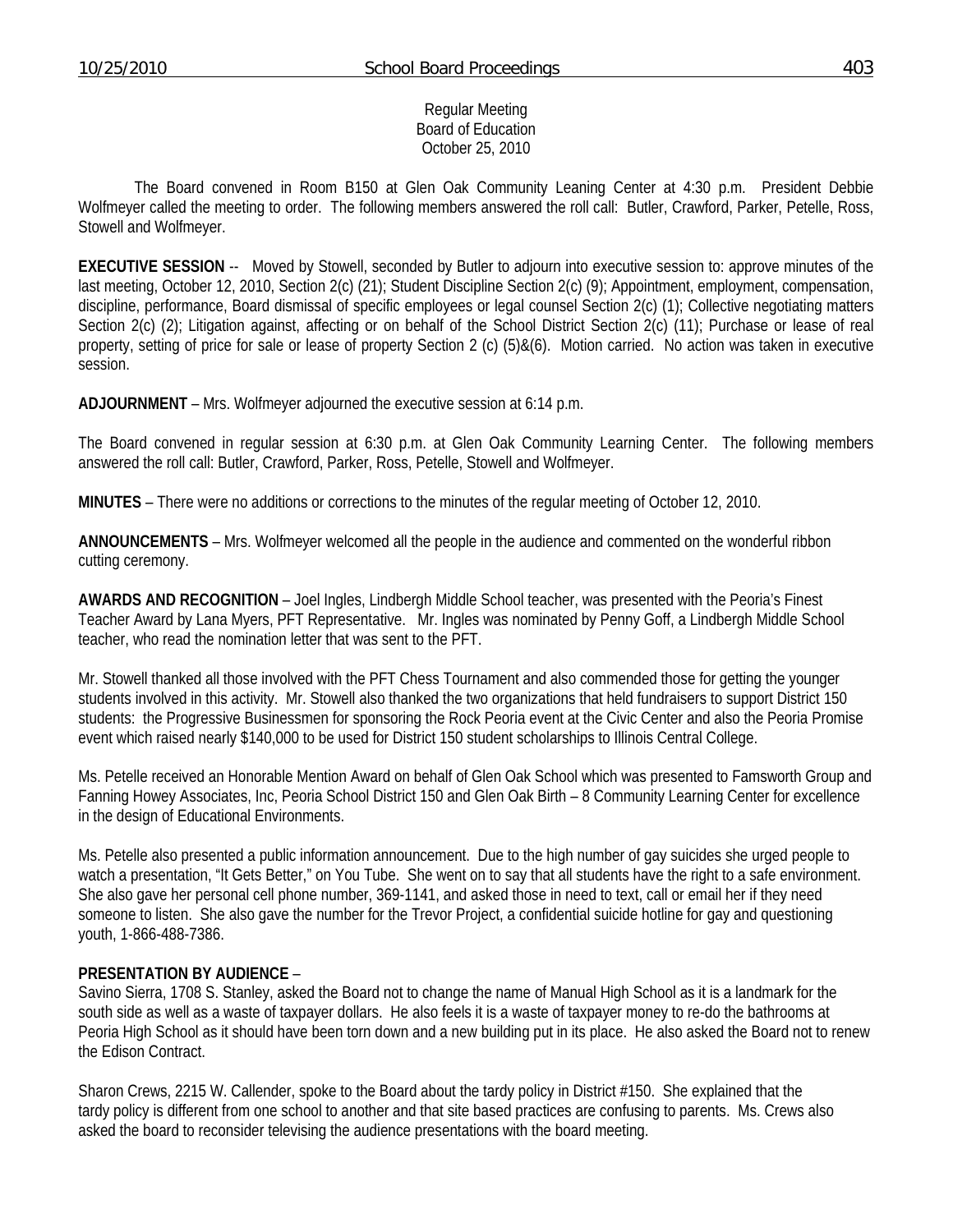Terry Knapp, 922 W. Wilshire, posed five questions that he would like to receive answers to:

- 1. In Dr. Lathan's contract it is stated that she would be assigned a mentor. Who is the mentor?
- 2. Vocational Education was mentioned in June 2010. What is the status?
- 3. What is the timeline for Lincoln Middle School?
- 4. What is the status of graduation ceremonies being held at the Civic Center? People need to be informed for planning purposes.
- 5. When will discussion begin on the Edison contract?

Mr. Knapp also would like to know the hold up on weapons being reported to the state as it is a law that these incidents be reported to the State of Illinois.

Andrew Jowers, 1416 NE Madison Ave, came to the Board as the Education Chairman for the NAACP. He would like to see education in Peoria Public Schools move into the 21st Century by using innovation and hands on curriculum, to name a few.

Neidre' Tate, 2215 N. Wisconsin Ave, came to the Board to commend those who helped her find her son last week. – everyone went out of their way to help her in this frightful situation. She also would like to see schools be more receptive of parent volunteers – make them feel welcome and find a way to work together.

Bryan Devine, 1917 E. Knox , came to the Board to publicly thank Mrs. Coleman, Principal, and Mr. Burger, Head Custodian, for the use of the Glen Oak Learning Center for the PFT Chess Tournament.

Dr. Lathan addressed some of the questions presented during audience presentations. She explained that she was involved with the IASB Mentor Program and this would serve as the mentoring offered in her contract. Vocational Education is being investigated and all facts will be presented at a later date. Additions and updates for Lincoln are Capital Development Projects in which the state makes decisions. Dr. Lathan went on to say that graduation information is forthcoming, the Edison contract has a March timeline, education teleconferencing is a future possibility, and the weapons report is in the hands of the State of Illinois. She went on to say that she is thankful that the lost student was found safely and that she is working hard to make the district customer service friendly and welcoming to parents.

# **INFORMATION ITEMS – REPORTS FROM SUPERINTENDENT AND STAFF** –

- 1. REMARKABLE RULE 1 RESPECT OUR CUSTOMER
	- Approval process for renaming Manual High School Mrs. Ross explained that to fully embrace the  $7<sup>th</sup>$  and  $8<sup>th</sup>$  grade students as well as the other programs/academies housed at Manual High School a name change has been proposed. Input will be sought from students, faculty, alumni and community members. Ms. Petelle reported that the building committee met and agreed to go forward with the renaming. Mr. Crawford reported the during that committee meeting it was agreed that Manual would remain in the name.

# 2. REMARKABLE RULE 3 - RESPECT LEARNING

ISBE Continuous Framework ( Consent Agenda Item # 6) – Members of the District 150 Universal Leadership Team were introduced by Jan Leonard, Two Rivers Coach: Rebecca Lindholm, Revonda Johnson, Tim Delinski, Ava Hoffer, Brad Ungurait and Bryan Chumbley .

- 1. The Continuous Improvement Framework is for Title One schools and districts in Corrective Action or Restructuring.
- 2. ISBE deadlines are set for different phases of the process. The process includes:

Phase 1

Assessing a set of research based indicators

Phase 2

- Prioritizing and selecting the initial indicators to address
- Assigning a person responsible for moving the district/school to a fuller implementation of each indicator selected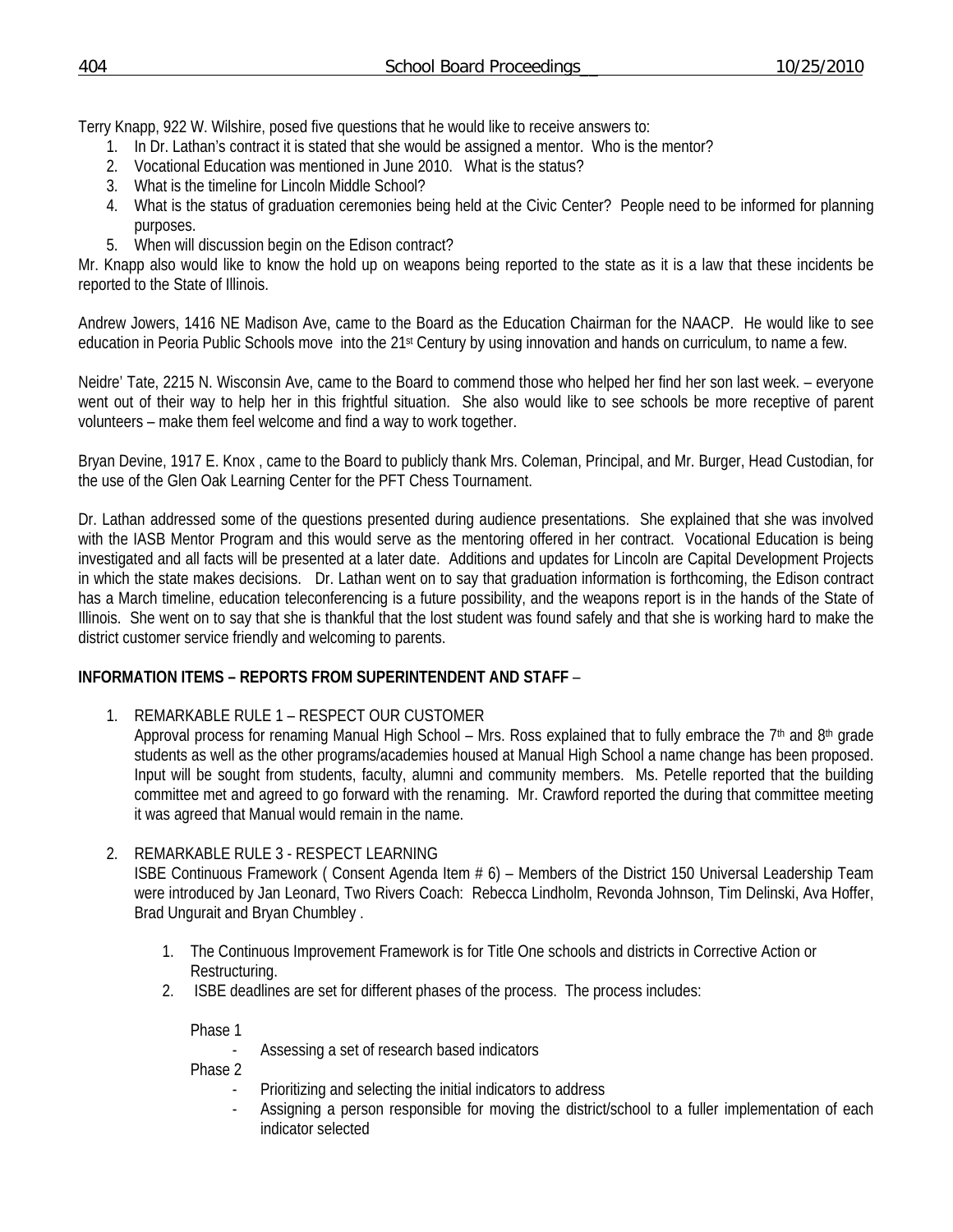- Creating a set of tasks to move the district/school to a fuller implementation of the indicator. The ISBE deadlines for completion of Phase 1 and 2 are October 29, 2010 for districts and December 13, 2010 for schools.

Phase 3

- Develop a plan through the creation of implementation tasks for each indicator selected
- Revisit the plan at least monthly and adjust as needed
- Possibly decrease the intensity of priority of any indicator that is well on its way to fuller implementation

Phase 4

- Comprehensively evaluate the implementation level of each indicator in the plan.

Mr. Chris Coplan, Print and Online Content Developer, demonstrated the District #150 website.

3. REMARKABLE RULE 3 – RESPECT OUR FINANCES

PURCHASE ORDERS OVER \$2,500 – Dr. Kinney presented this report for the Board's review.

4. REMARKABLE RULE 4 - RESPECT OUR DIFFERENCES Report of Requests under the Freedom of Information Act and Status of Such Requests

Since our last Board meeting report on October 12, 2010, we have received twelve (12) NEW Freedom of Information act requests. Of these new requests, six (6) were filled and six (6) are pending. Of the five (5) pending requests noted on the October 12, 2010 Board report, two (2) are still in pending status and three (3) were filled. We have received one hundred fifty-six (156) requests for this calendar year.

#### **CONSENT AGENDA –**

ADOPTION OF CONSENT CALENDAR – Moved by Parker, seconded by Stowell that the Board of Education adopt the consent calendar.

On roll call, 7 ayes. Motion carried.

GIFTS TO SCHOOL DISTRICT – Moved by Parker, seconded by Stowell that the Board of Education accept the following donations and letters of appreciation sent to the donors:

The following donors contributed funds to the Washington all-school fundraiser:

| THE TUIDWITH QUITULE CUTTINUIEU TUITUS IU INE WASHINGUH AII-SCHUULTUNU ASEL.              |                                                                                                                         |
|-------------------------------------------------------------------------------------------|-------------------------------------------------------------------------------------------------------------------------|
| Mary L. Toning - \$50.00                                                                  | Mr. & Mrs. Prabhat Mittal - \$50.00                                                                                     |
| Mr. & Mrs. Mark Matlock - \$20.00                                                         | Mr. Robert L. Herold - \$50.00                                                                                          |
| Mr. & Mrs. Trevor Lund - \$75.00                                                          | Josephine M. Day - \$20.00                                                                                              |
| Mr. & Mrs. Bruce Heinz - \$8.50                                                           | John Day - \$10.00                                                                                                      |
| Mr. & Mrs. Tsung How Liu - \$50.00                                                        | Mr. & Mrs. Marc Wyckoff - \$100.00                                                                                      |
| Mr. & Mrs. Daniel Thune - \$50.00                                                         | Sundaran Rajesh - \$20.00                                                                                               |
| Mr. & Mrs. Lawrence Smethers - \$25.00                                                    | Mr. & Mrs. Christopher Summers - \$50.00                                                                                |
| Kelly K. Lipski - \$10.00                                                                 | Jeanne D. King - \$30.00                                                                                                |
|                                                                                           | The following donors contributed funds to Harrison Primary School for the purchase of basketball uniforms:              |
| River City Construction - \$100.00                                                        | Peoria Civic Center - \$205.00                                                                                          |
| William & Gloria Connor - \$130.00                                                        | Matthew Dudley - \$30.00                                                                                                |
| Brian Randle - \$200.00                                                                   | A T L Wings Your Way - \$75.00                                                                                          |
| Golf equipment, valued by the donor at \$100.00, by Debbie Brown to Richwoods High School |                                                                                                                         |
| Golf equipment, valued by the donor at \$50.00, by Debbie Brown to Peoria High School     |                                                                                                                         |
|                                                                                           | School supplies, valued by the donor at \$150.00, by Altrusa International of Peoria to Irving Primary School           |
|                                                                                           | Ten \$100.00 gift cards, bagels and school supplies, valued by the donor at \$1,100, by University Wal Mart to Harrison |
| School                                                                                    |                                                                                                                         |
|                                                                                           |                                                                                                                         |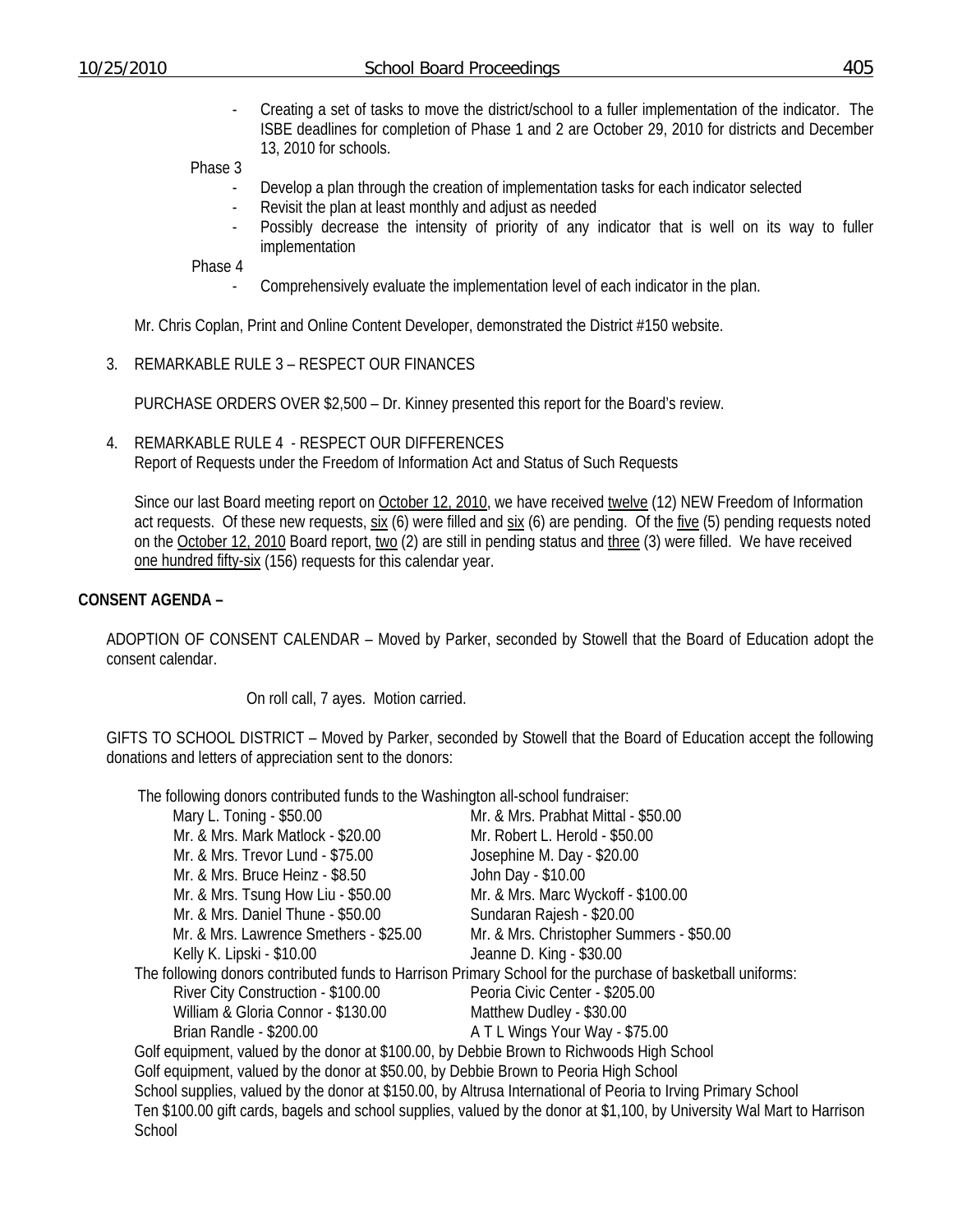School supplies, valued at \$737.78, by Walgreens to District 150 to distribute as needed School supplies, valued at \$92.50, by Bradley Marketing to District 150 to distribute as needed Chili supper supplies, valued at \$866.00, by Alexander Street Steakhouse to Kellar Primary School 150 books, *Energizing Brain Breaks*, valued at \$2,242.50 by Mr. David Sladkey, author, to District #150 Copy paper and pens, valued by the donor at \$50.00, by Mr. & Mrs. Michael Bund to Von Steuben Middle School School supplies, valued by the donor at \$500.00, by Wisconsin Ave. Kroger to Knoxville Center \$50.00 to Knoxville Center by Linda Sahn to be used for student incentives \$50.00 to Knoxville Center by Laurie Whitmore to be used for the horseback riding outreach program \$100.00 to Washington School by Mr. & Mrs. Mike Illuzzi to be used for student fees and fieldtrips Dell desktop computers, valued by the donor at \$15,000.00, by State Farm Insurance to Manual High School

On roll call, 7 ayes. Motion carried.

PAYMENT OF BILLS – Moved by Parker, seconded by Stowell that the Board of Education approve the payment of the following bills:

| <b>Balance</b> |                |                |              |
|----------------|----------------|----------------|--------------|
| <b>Sheet</b>   | <b>Revenue</b> | <b>Expense</b> | <b>Total</b> |
| 444.10         | 0.00           | 708,828.75     | 709,272.85   |
| 0.00           | 0.00           | 195,214.01     | 195,214.01   |
| 63.14          | 0.00           | 140,740.68     | 140,803.82   |
| 0.00           | 0.00           | 18,327.59      | 18,327.59    |
| 0.00           | 0.00           | 2,088.37       | 2,088.37     |
| 507.24         | 0.00           | 1,066,822.48   | 1,067,329.72 |
|                |                |                |              |

On roll call, 7 ayes. Motion carried.

HUMAN RESOURCE REPORT – Moved by Parker, seconded by Stowell that the Board of Education approve the following human resource report, as amended, as presented by the administration.

| Ι. | <b>Certified Personnel</b>                                                                      | <b>Effective Date</b> |
|----|-------------------------------------------------------------------------------------------------|-----------------------|
|    | <b>Appointments</b>                                                                             |                       |
|    | Teachers                                                                                        |                       |
|    | Blahut, Andrew – Richwoods High / Physical Education (Pending)                                  | 10/26/10              |
|    | Christopher, Laura - Franklin-Edison / 1 <sup>st</sup> Grade                                    | 10/26/10              |
|    | Davis, Sheila - Von Steuben / Destination Technology                                            | 10/30/10              |
|    | Gerber, Katherine - Columbia/6 <sup>th</sup> & 7 <sup>th</sup> Grade Special Education(Pending) | 10/26/10              |
|    | Harn, Deborah – Thomas Jefferson / Language Arts Prep                                           | 10/26/10              |
|    | Keyes, Janelle - Manual High / Math Intervention                                                | 10/26/10              |
|    | Laird, Andrew - Glen Oak / 5 <sup>th</sup> Grade (Pending)                                      | 10/26/10              |
|    | Lee, Courtney - Richwoods High / Science (Pending)                                              | 10/26/10              |
|    | Lopez Rodriguez, Kathleen - Von Steuben / Destination Technology                                | 10/30/10              |
|    | Mahan, Ben - Richwoods High / Physical Ed & Health                                              | 10/26/10              |
|    | Malahy, Sue - Von Steuben / Destination Technology                                              | 10/04/10              |
|    | Moats, Caitlin - Glen Oak / 2 <sup>nd</sup> Grade                                               | 10/26/10              |
|    | Otterstrom, Erin - Roosevelt / Pre-K                                                            | 10/26/10              |
|    | Perce, Elizabeth - Von Steuben / Destination Technology                                         | 10/30/10              |
|    | Prohaska, Kathleen - Manual High / English                                                      | 10/26/10              |
|    | Robinson, Julie - Von Steuben / Destination Technology                                          | 10/30/10              |
|    | Uftring, Grant - Whittier / Physical Education                                                  | 10/26/10              |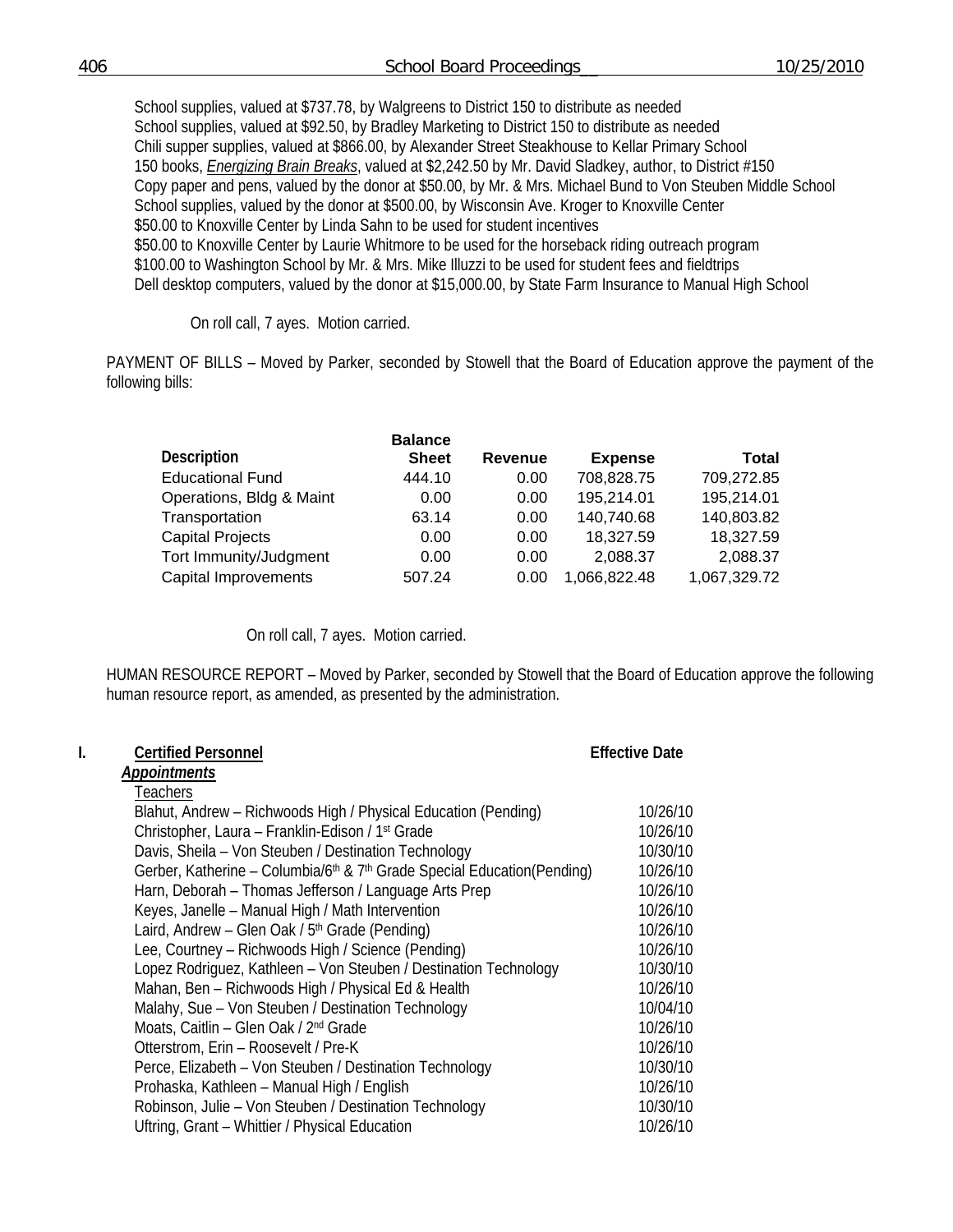|     | 10/25/2010                                                                                       | <b>School Board Proceedings</b> |          | 407 |
|-----|--------------------------------------------------------------------------------------------------|---------------------------------|----------|-----|
|     | Wagner, Elizabeth - Irving / Bilingual 1 <sup>st</sup> Grade / Pending ISBE Approval             |                                 | 10/26/10 |     |
|     | Teachers Returned From Reduction in Force<br>Zimmerman, Judith - Richwoods High / IB Coordinator |                                 | 09/10/10 |     |
|     |                                                                                                  |                                 |          |     |
|     | <b>Tutors</b>                                                                                    |                                 |          |     |
|     | Chieu, Annie - Peoria High                                                                       |                                 | 10/12/10 |     |
|     | Colgan, Shannon - Peoria High                                                                    |                                 | 10/12/10 |     |
|     | Durbin, Mary - Peoria High                                                                       |                                 | 10/12/10 |     |
|     | Gilman, Diane - Kellar                                                                           |                                 | 10/26/10 |     |
|     | Gray, Molly - Whittier                                                                           |                                 | 10/26/10 |     |
|     | Inman, Carrie - Kellar                                                                           |                                 | 10/26/10 |     |
|     | McPherson, Melody - Whittier                                                                     |                                 | 10/26/10 |     |
|     | Sharp, Mary - Franklin-Edison                                                                    |                                 | 10/26/10 |     |
|     | Still, Kimberly - Peoria High                                                                    |                                 | 10/12/10 |     |
|     | Wuellner, Paul - Peoria High                                                                     |                                 | 10/12/10 |     |
|     | <b>Leave of Absence</b>                                                                          |                                 |          |     |
|     | Teacher                                                                                          |                                 |          |     |
|     | Wilburn, Natalie – Calvin Coolidge / 7 <sup>th</sup> Grade / Disability Leave                    |                                 | 10/25/10 |     |
|     | <b>Resignations</b>                                                                              |                                 |          |     |
|     | <b>Administrators</b>                                                                            |                                 |          |     |
|     | Clark, Jane - Interim Director of Special Education                                              |                                 | 10/13/10 |     |
|     | <b>Teachers</b>                                                                                  |                                 |          |     |
|     | Bennett, Lindsey - Franklin-Edison / 2 <sup>nd</sup> Grade / No Reason Given                     |                                 | 10/15/10 |     |
|     | Retirements                                                                                      |                                 |          |     |
|     | Principals                                                                                       |                                 |          |     |
|     | Plunkett, Michal - Lindbergh                                                                     |                                 | 06/30/15 |     |
| II. | <b>Non-Certified Personnel</b>                                                                   |                                 |          |     |
|     | <b>Appointments</b>                                                                              |                                 |          |     |
|     | <b>Cafeteria</b>                                                                                 |                                 |          |     |
|     | Foster, Debra - Elementary Lunchroom Assistant / From Sub                                        |                                 | 10/28/10 |     |
|     | Moredock, Margaret - Elementary Lunchroom Assistant / From Sub                                   |                                 | 10/28/10 |     |
|     | <b>Clerical</b>                                                                                  |                                 |          |     |
|     | Buckley, Lauri - Trewyn / Staff Technology Trainer                                               |                                 | 10/26/10 |     |
|     | Coaches                                                                                          |                                 | 10/26/10 |     |
|     | Briggs-Gaul, Carolyn - Manual High / Speech Events                                               |                                 |          |     |
|     | Brown, Jordan - Manual High / Speech Coach                                                       |                                 |          |     |
|     | Hayes, Rachel - Washington / Cheerleading                                                        |                                 |          |     |
|     | Johnson, Erica - Manual High / Girls Basketball                                                  |                                 |          |     |
|     | Lees, Judd - Richwoods High / Assistant Soccer                                                   |                                 |          |     |
|     | Nelson, Holly - Manual High / Assistant Girls Basketball                                         |                                 |          |     |
|     | Smith, Will - Richwoods High / Head Boys Basketball                                              |                                 |          |     |
|     |                                                                                                  |                                 |          |     |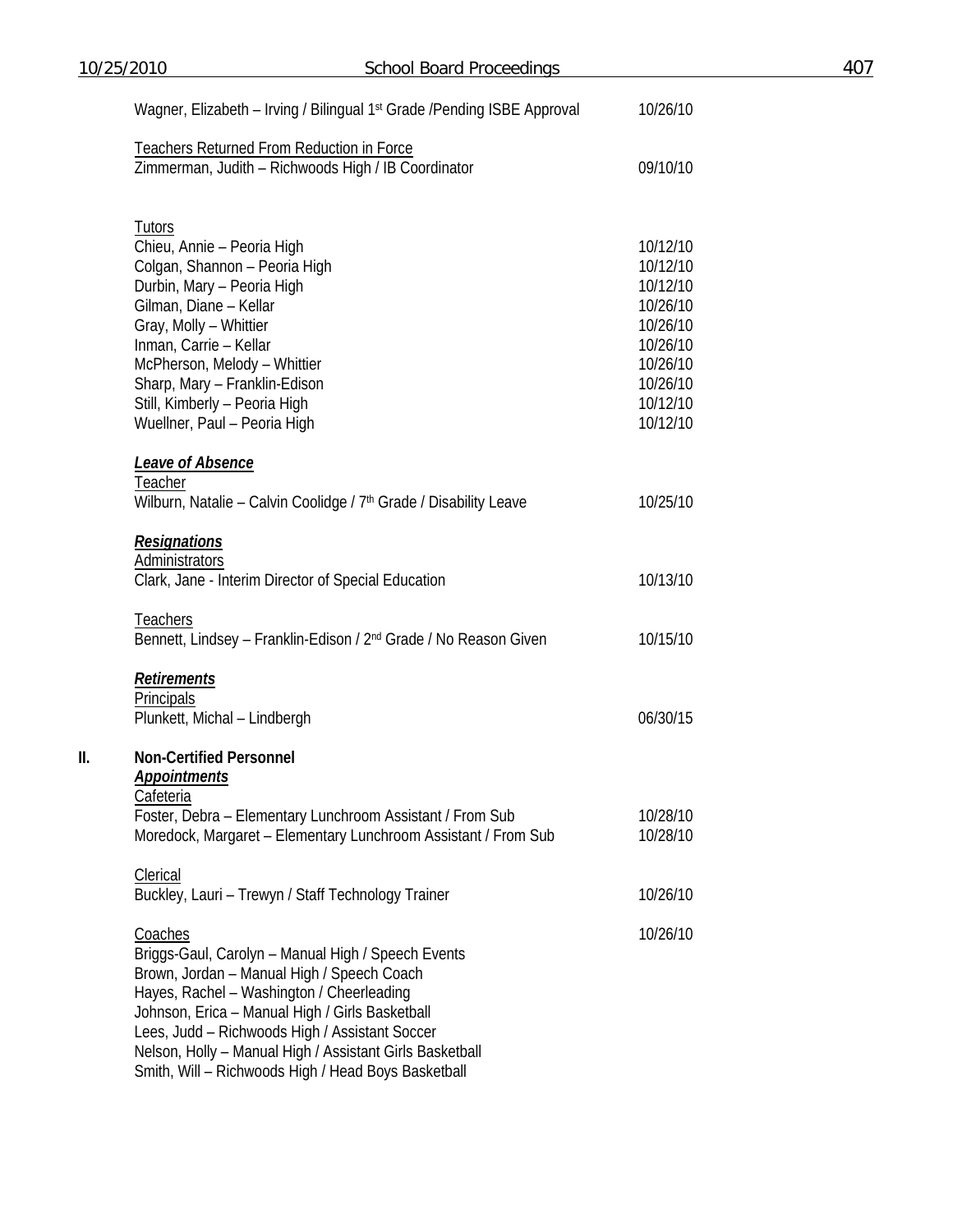| <b>Crossing Guards</b><br>Dunigan, Edgar<br>Dunigan, Margaret                                                                                                                                                                                                                                                                                                                                  | 10/26/10<br>10/26/10             |
|------------------------------------------------------------------------------------------------------------------------------------------------------------------------------------------------------------------------------------------------------------------------------------------------------------------------------------------------------------------------------------------------|----------------------------------|
| <b>Parent Educator</b><br>Lonteen, Julie - Valeska Hinton<br>Rodriguez, Ashley - Valeska Hinton                                                                                                                                                                                                                                                                                                | 10/26/10                         |
| <b>Student Assistant Advisor</b><br>Moss, Marie - Manual High                                                                                                                                                                                                                                                                                                                                  | 10/26/10                         |
| <b>Student Workers</b><br>Batson, Jonathon - Hult Health Center<br>Cagle, Jamee - Valeska Hinton<br>Collins, Tiffany - Northmoor-Edison<br>Cortez, Jorge - Neighborhood House<br>Early, Tiara - Neighborhood House<br>Hanks, Dustin - Jamieson<br>Jones, David - Lincoln<br>Lynn, Erin - Roosevelt<br>Newlin, Zachary - YMCA<br>Witherspoon, Tyler - Lindbergh<br>Yarber, Dominique - Whittier | 10/26/10                         |
| Teacher Aides Recalled From Honorable Dismissal<br>Baskin, Leola - Taft / Pre-K<br>Burns, Kenneth - Jamieson / Pre-K<br>James, Natalie - Developmental Center<br>Lamb, Tina - Taft / Pre-K<br>Purifoy, Sharon - Roosevelt / Pre-K                                                                                                                                                              | 10/26/10                         |
| <b>Transportation</b><br>Albert, Willie - Monitor<br>Danneels, Rene - Driver<br>Lewis-Risby, Terralette - Monitor / From Driver                                                                                                                                                                                                                                                                | 10/13/10<br>10/26/10<br>10/08/10 |
| <b>Transportation (Pending Pre-Employment Documents)</b><br>Brown, Dean - Driver<br>Evans, Eleanor - Driver<br>King, Joe - Driver<br>Salazar, Margarita - Driver<br>Williams, Crystal - Driver                                                                                                                                                                                                 | 10/26/10                         |
| <b>Return From Leave of Absence</b><br>Clerical<br>Adkins, Rachel - Woodrow Wilson                                                                                                                                                                                                                                                                                                             | 11/15/10                         |
| <b>Retirements</b><br>Clerical<br>Reed, Kathleen - Columbia                                                                                                                                                                                                                                                                                                                                    | 05/31/11                         |
| <b>Home School Facilitator</b><br>Harper, Henry - Woodrow Wilson                                                                                                                                                                                                                                                                                                                               | 05/31/11                         |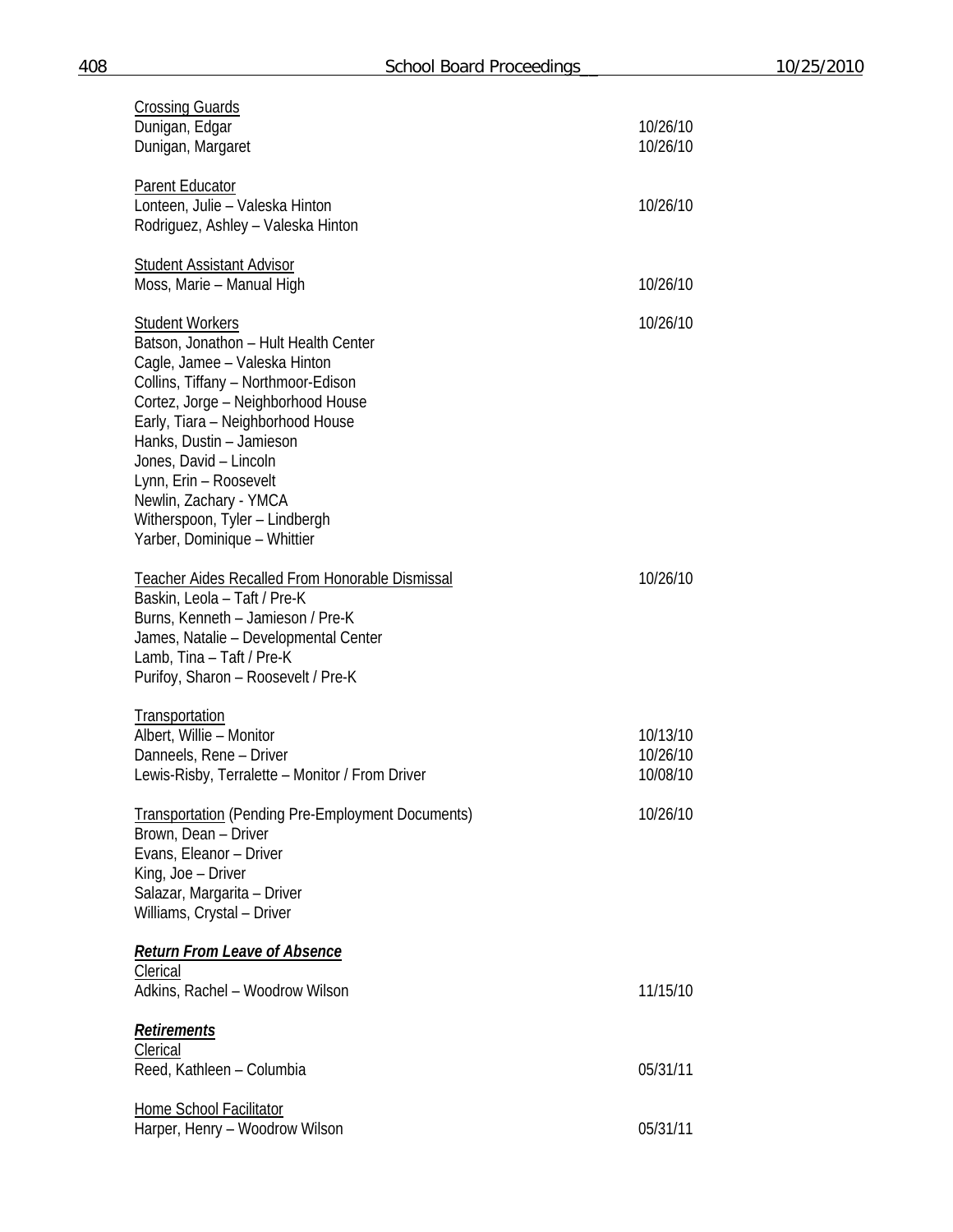**III. Certified Substitutes** 

|      | <b>Library Manager</b><br>Glover, Victoria - Trewyn/Garfield (Changing Retirement Date)<br>Winter, Lori - Von Steuben & Washington                                                                                                                                                                                                       | 05/31/11<br>05/31/11             |
|------|------------------------------------------------------------------------------------------------------------------------------------------------------------------------------------------------------------------------------------------------------------------------------------------------------------------------------------------|----------------------------------|
|      | <b>Maintenance</b><br>Schoch, Donald<br>Standley, Peter                                                                                                                                                                                                                                                                                  | 05/31/11<br>05/31/11             |
|      | <b>Leaves of Absences</b><br><b>Teacher Aides</b><br>Vogelsang, Smithea - Harrison / Through 11/8/10                                                                                                                                                                                                                                     | 10/19/10                         |
|      | <u>Rescinded Employment</u><br>Transportation<br>Easley, Bobby - Monitor<br>Mosley, Charlotte - Driver<br>Wamack, Cynthia - Driver                                                                                                                                                                                                       | 09/27/10<br>10/18/10<br>09/27/10 |
|      | <b>Terminations</b><br>Transportation<br>Baskin, Jacob - Driver<br>Taylor, LaTasha - Driver Trainee / No Show to Work                                                                                                                                                                                                                    | 10/21/10<br>10/14/10             |
| III. | <b>Certified Substitutes</b><br><b>Appointments</b><br><u>Teachers</u><br>Bousky, Cynthia<br>Byrd, Cassandra - Reinstate (Pending Paperwork)<br>Coleman, April (From Honorable Dismissal)<br>Gilbert, Anjeanette<br>Hearn, Jessica<br>Klesath, Susan<br>Kost, Katie<br>Maughan, Kara<br>Monte, Veronica<br>Panther, Kara<br>Rizzo, Jaime | 10/26/10                         |
|      | <b>Resignations</b><br>Teachers<br>Colwell, Danielle - No Reason Given                                                                                                                                                                                                                                                                   | 10/06/10                         |
|      | <b>Terminations</b><br>Shelby, Yolanda - Job Performance                                                                                                                                                                                                                                                                                 | 10/19/10                         |
| IV.  | <b>Non-Certified Substitutes</b><br><b>Appointments</b><br><b>Cafeteria</b><br>Bell, Florine<br>Crowe, Clara - From Head Baker<br>Nunn, Tamara                                                                                                                                                                                           | 10/26/10<br>10/25/10<br>10/26/10 |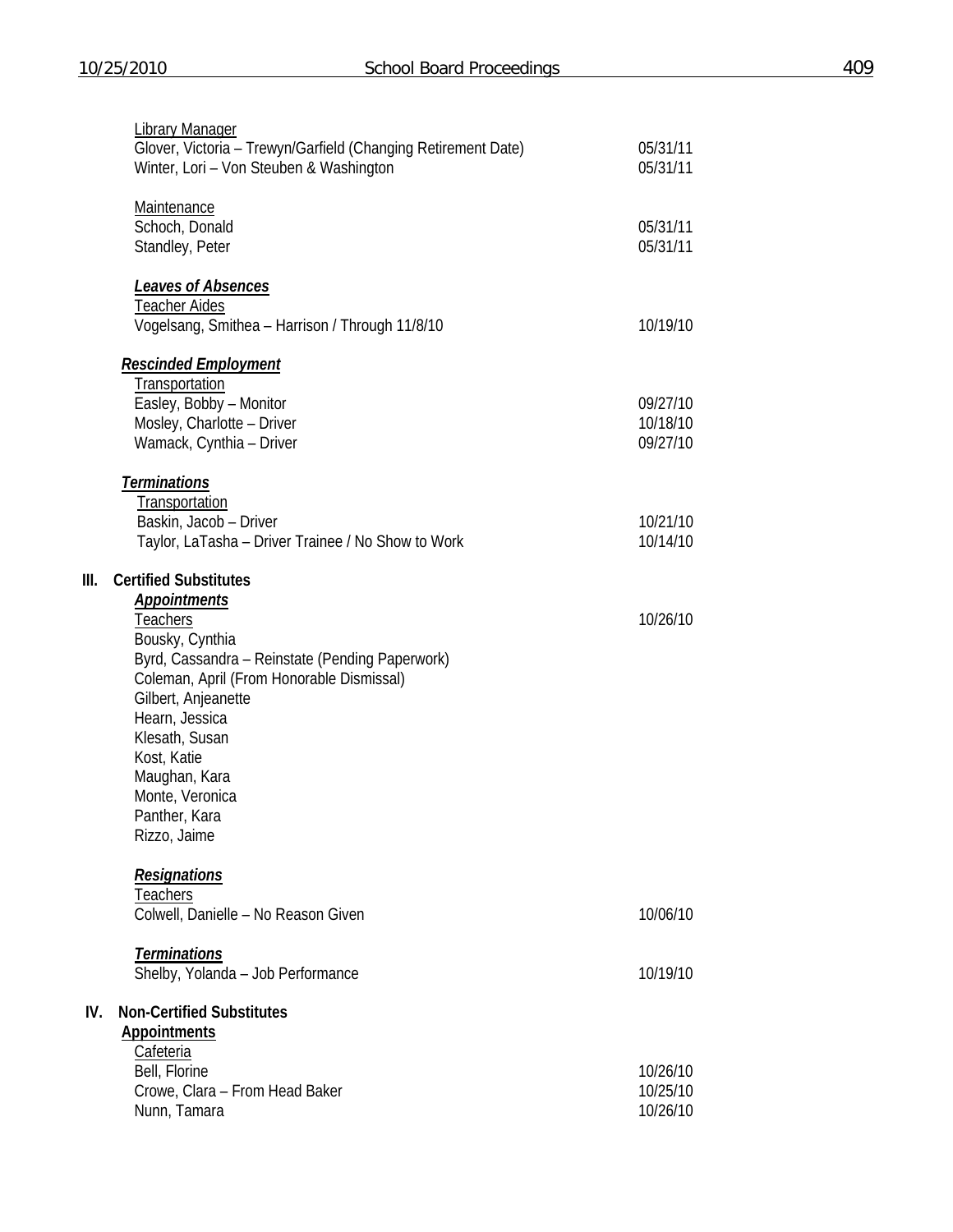| Clerical<br>Grimes, Wanda - From Retirement                                                                                                                                                             |                         | 11/01/10                                     |
|---------------------------------------------------------------------------------------------------------------------------------------------------------------------------------------------------------|-------------------------|----------------------------------------------|
| <b>Teacher Aides</b><br>Helms, Rosalind (From Library Manager)                                                                                                                                          |                         | 10/21/10                                     |
|                                                                                                                                                                                                         | <b>Revised Addendum</b> |                                              |
| <b>Certified</b><br>Teachers - Transfers<br>Garman, Natasha - Franklin-Edison / Pre-K<br>Henson, Heather - Irving / Pre-K<br>Keltner, Mary - Taft & Irving / Pre-K<br>Maubach, Robin - Jamieson / Pre-K |                         | 10/12/10<br>10/26/10<br>10/26/10<br>10/26/10 |
| Non-Certified<br><b>Administrative Leave with Pay</b><br>Teacher Aide<br>Comiskey, Anne - Knoxville Center / Through October 25 <sup>th</sup>                                                           |                         | 10/12/10                                     |
| <b>Suspension Without Pay</b><br>Cafeteria<br>Allison, Ali - Richwoods High                                                                                                                             |                         | 10/22/110                                    |
| <b>Terminations</b><br>Cafeteria<br>Brown, Marvin - Roosevelt                                                                                                                                           |                         | 10/21/10                                     |

On roll call, 7 ayes. Motion carried.

TRAVEL REQUESTS – Moved by Parker, seconded by Stowell that the Board of Education approve the travel requests as presented by the administration. (Copy is on file in the board secretary's office.)

On roll call, 7 ayes. Motion carried.

RECOMMENDATION FOR BOARD AUTHORIZATION TO BEGIN SUPPLEMENTAL EDUCATION SERVICES – Moved by Parker, seconded by Stowell that the Board of Education authorize the implementation of FY11 Supplemental Education Services as follows:

| <b>School Served</b> | Provider(s) delivering services                                                                                |
|----------------------|----------------------------------------------------------------------------------------------------------------|
| Garfield             | A+ Tutoring, Brain Hurricane, Chi Tutorsz, Homework Mastery<br>Prime Time Computers, Sylvan Learning           |
| Glen Oak Primary     | A+ Tutoring, Brain Hurricane, Prime Time Computers, Sylvan<br>Learning                                         |
| Harrison Primary     | Brain Hurricane, Chi Tutorsz, Homework Mastery, Prime Time<br>Computers, Sylvan Learning                       |
| Irving Primary       | A+ Tutoring, Babbage, Brain Hurricane, Chi Tutorsz, Homework<br>Mastery, Prime Time Computers, Sylvan Learning |
| Columbia Middle      | Brain Hurricane, Sylvan Learning                                                                               |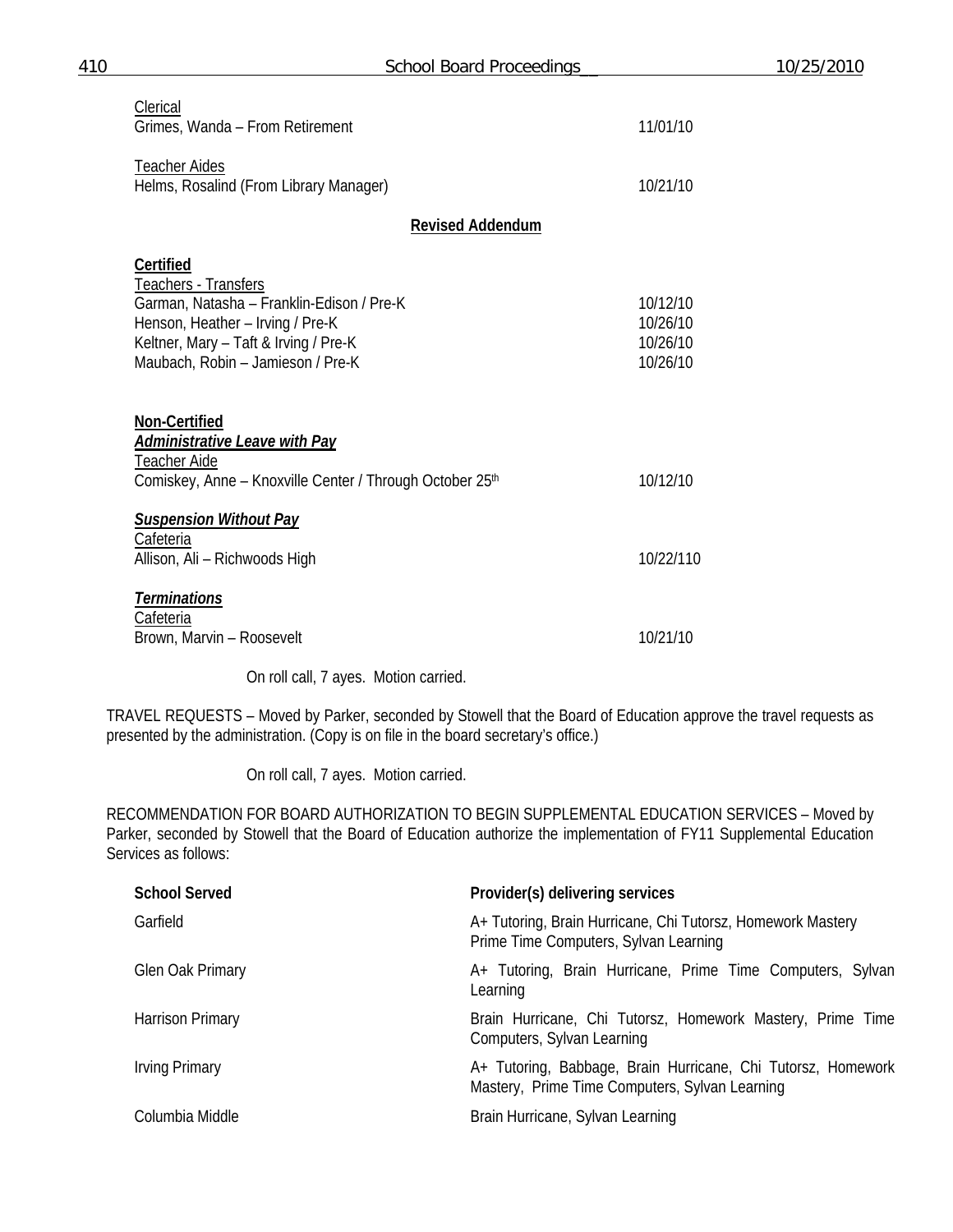| Brain Hurricane, Chi Tutorsz, Homework Mastery, Prime Time<br>Lincoln Middle<br>Computers, Sylvan Learning<br>A+ Tutoring, Brain Hurricane, Chi Tutorsz, Homework Mastery,<br><b>Sterling Middle</b><br><b>Primetime</b> |  |  |
|--------------------------------------------------------------------------------------------------------------------------------------------------------------------------------------------------------------------------|--|--|
|                                                                                                                                                                                                                          |  |  |
|                                                                                                                                                                                                                          |  |  |
| Computers, Sylvan Learning, Babbage Net School                                                                                                                                                                           |  |  |
| Brain Hurricane, Chi Tutorsz, Homework Mastery, Prime Time<br><b>Trewyn Middle</b><br>Computers, Sylvan Learning, Babbage Net School                                                                                     |  |  |
| Babbage Net School, Homework Mastery, Sylvan Learning<br>Manual Middle & High School                                                                                                                                     |  |  |

SBE CONTINUOUS FRAMEWORK – Moved by Parker, seconded by Stowell that the Board of Education approve the submission of the following documentation to the Illinois State Board of Education:

For School: Rising Star – School Indicator Reports (Comprehensive Plan Report), School Improvement Report, School Improvement Plan Objective Reports

For District: District Indicator Report (Comprehensive Plan Report, District Improvement Plan Objectives Report and Corrective Action Schools Report

MEMORANADUM OF UNDERSTANDING BETWEEN THE BOARD OF EDUCATION OF THE CITY OF PEORIA SCHOOL DISTRICT #150 AND JOHNS HOPKINS UNIVERSITY - Moved by Parker, seconded by Stowell that the Board of Education approve the Memorandum of Understanding between the Board of Education of the City of Peoria District #150 and Johns Hopkins University establishes the framework for the relationship between the Parties that will support the transformation of the educational culture of Manual High School and sets forth agreements regarding issues oF ongoing concern to both Parties.

2010 – 2011 DISTRICT 150 SPORTS MEDICINE CONTRACT – Moved by Parker, seconded by Stowell that the Board of Education of Peoria Public Schools District #150 enter into a contract with Great Plains Orthopaedics to provide bi-weekly visitation to Central, Manual and Richwoods and event medical coverage for all varsity home football games, varsity wrestling meets and 4 home varsity basketball games (boys and girls) per high school by a Certified Athletic Trainer.

APPROVAL OF RESOLUTION FOR MATCHING FUNDS – Moved by Parker, seconded by Stowell that the Board of Education approve the attached resolution.

Mr. Stowell stated concerns that he has regarding the Manual MOU and the supplemental educational services.

Mrs. Ross thanked Senator Dave Koehler and Representative Jehan Gordon for their assistance in Springfield with the matching funds for the Lincoln Middle School and Peoria High School renovations.

Mrs. Parker would like to see a written policy to support women and minorities in future construction and purchasing projects.

### **DELIBERATION AGENDA** - .

REVIEW OF SUSPENSIONS - Moved by Stowell, seconded by Petelle that the Review of Suspensions listed on the report dated October 25, 2010 be approved as presented.

On roll call, 7 ayes. Motion carried.

EXPULSIONS – Moved by Stowell, seconded by Parker that the Expulsions listed on the report dated October 25, 2010 be approved as presented.

On roll call, 7 ayes. Motion carried